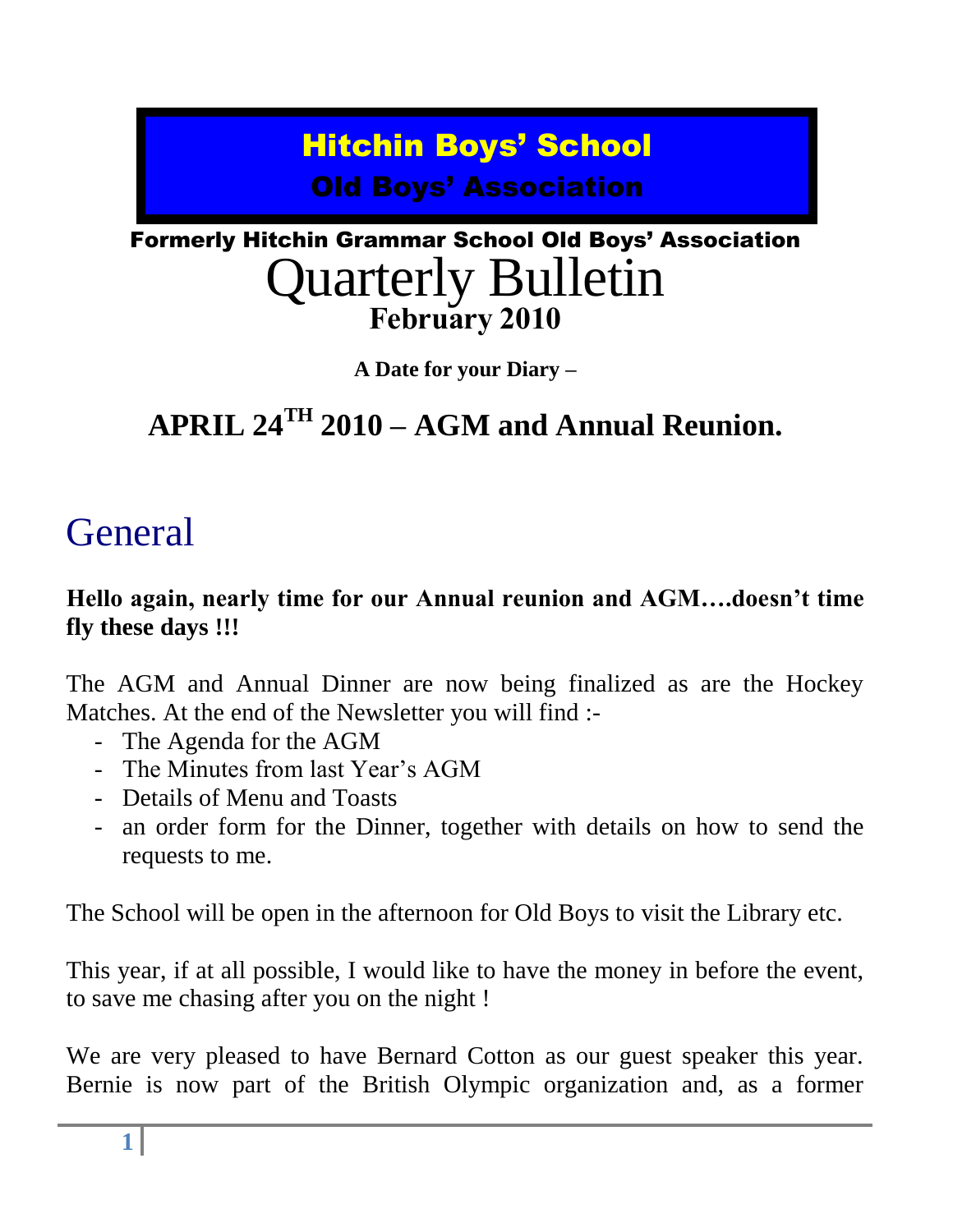Olympian, I am sure that he will have some tales to tell ! It may even bring brother John back down from the northern wastes.

I have also had another possible candidate for next year who is part of the Olympic Swimming Management. Please keep the ideas for speakers coming through

Please make your arrangements early for the dinner and get your ticket requests into me as soon as you can. Don"t forget to get your tables set up as well and tell me who will be on the tables, it does help with the organization on the day, thanks.

# New Members

### **Gordon Leighton (1961)**

I was planning a "back to my roots" trip to England later on this year and looked up the school with a view to making a visit. I saw the old boys site there.



- Estate Agents New Homes Chartered Surveyors ●
- Lettings & Property Management ●

A vibrant forward thinking and respected property group. Established since 1989 and staffed with independent, experienced, approachable professionals who are committed to providing you with the very best advice and support to meet all your property needs.

8 Brand Street, Hitchin, Herts SG5 1HX Tel: 01462 455225 Fax: 01462 433669 Email: hitchin@norgans.co.uk

81 High Street, Codicote, Herts SG4 8XE Tel: 01438 821166 Fax: 01438 821168 Email: codicote@norgans.co.uk

Surveyors & Estate Agents **Lettings & Property Management** 

30 Sun Street, Hitchin, Herts SG5 1AH Tel: 01462 455434 Fax: 01462 433285 Email: lettings@norgans.co.uk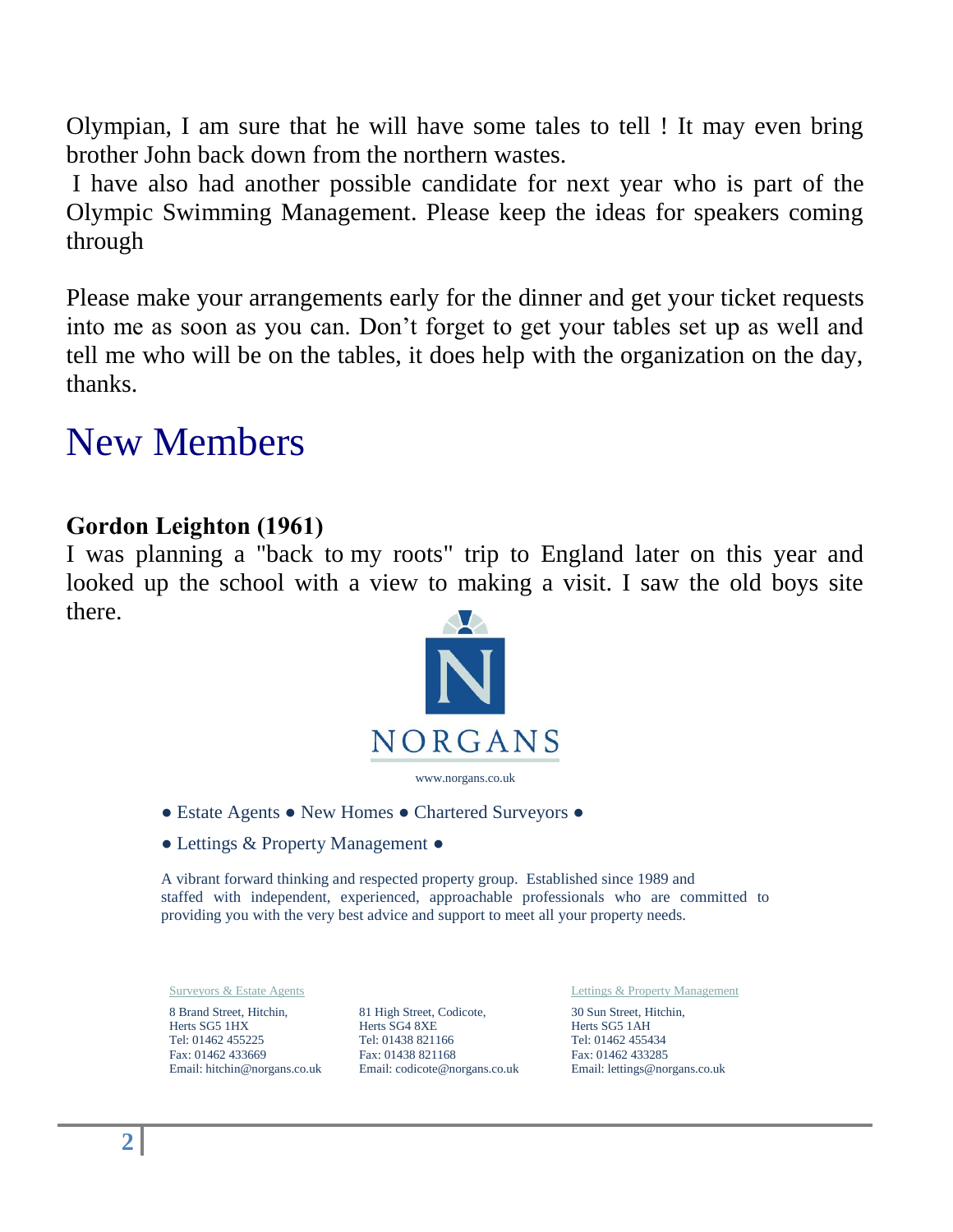After leaving school I went to Birmingham University where I studied Minerals Engineering, a career choice worked out by eliminating the things I did not want to do. The other one on my short list was a degree in Malting and Brewing, I'm still not sure that I made the right final choice. After graduation I married Hazel and went to South Africa where I worked in the mineral industry for 12 years except for a short break in 1976 when we returned to England for the birth of our son Richard. There was a shortage of qualified people even in those days so promotions came round once or twice a year (good thing) but invariably involved moving house (not so great). I started as a project leader in the research laboratory and left as a consulting metallurgist responsible for several mines. Along the way I picked up an MBA, primarily so I could argue effectively with the accountants, but it also revealed my complete lack of human relationship skills ... something that I have been working on ever since.

We returned to England in 1980 and I went to The Royal School of Mines at London University to get an M.Sc. in Mineral Processing Design. Then we moved to Holland where I worked in technical sales for a company specializing in mining chemicals and traveled throughout Europe, North Africa and the Middle East peddling my wares. Our daughter Claire was born in Rotterdam. But the skiing in Holland proved disappointing so we moved to Canada where I continued my career in mining chemicals and expanded my interests to include removing ink from old newspapers when the recycling initiative took off. My efforts in de-inking did not go unnoticed and I was headhunted by another chemical company to move to Houston and help them increase their market share. I formed my own company 5 years ago and continue to manufacture specialty chemicals for my first love, the minerals industry.

Random memories from school ... those incredible sticky buns that you could buy during morning recess for a penny farthing each ... my parents being told at a teachers' meeting that I was "just your average A boy" ... a speech during morning assembly by an old boy who had become a monk and was dressed accordingly. He asked the headmaster to give us an extra holiday which endeared him to us immediately; much to our surprise we later got that extra day off ... a term report that said "Gordon is a curious mixture of understanding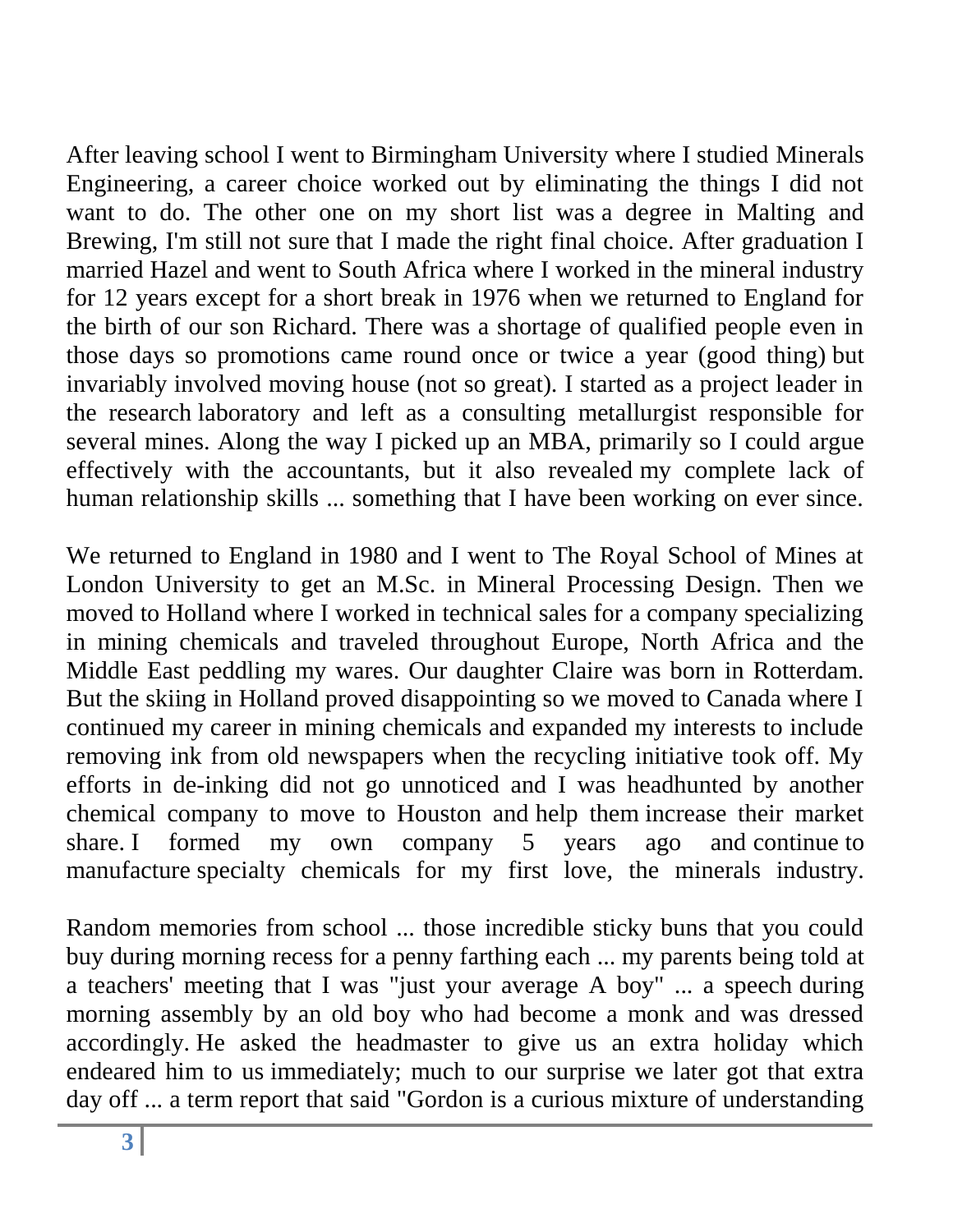and naivety" ... breaking the school record for the 440 yards while attempting "athletics standards" and being asked by the sports master if I had entered for the event on sports' day, I hadn't but I did.

Ellis Matthews (1987) details later.

David Merrin details later.

# News from Members

**Andrew Wearmouth (1968)** I thought I would let you know my current status for the Quarterly Bulletin. I have now retired. It's hard to believe really! I have been lucky in that I have never been out of work, so trying to get my head round the fact that it has now stopped is a strange feeling. After school I went to Bristol Polytechnic (now the University of the West of England) and trained to become a Chartered Surveyor. I left there in 1971, and went to work at Hertfordshire County Council as a trainee in the County Land Agent and Valuer"s office. In 1973, I married Sheila (Girls" School 1970) who I had met in 1967. Also in 1973 I left Hertfordshire to become head of the section at Cambridge City, a position I then took in 1974 at North Herts District Council (which saved a lot in time and petrol!). Over the next few years my beautiful daughters were born, Elizabeth, Edwina and Emily. I became a Fellow of the Royal Institution of Chartered Surveyors in 1986, and in 1989 I became the Valuer and Estates Surveyor at St Albans City and District Council, a position I retained until I retired in January this year.

I'm going to miss the cut and thrust of estate management. Local authorities have broad property portfolios, and I have enjoyed dealing with the wide range of property owned by them, ranging from shops and offices to leisure centres, housing, car parks, recreation grounds and allotments. However I have for many years been involved with the RICS and ACES (the Association of Chief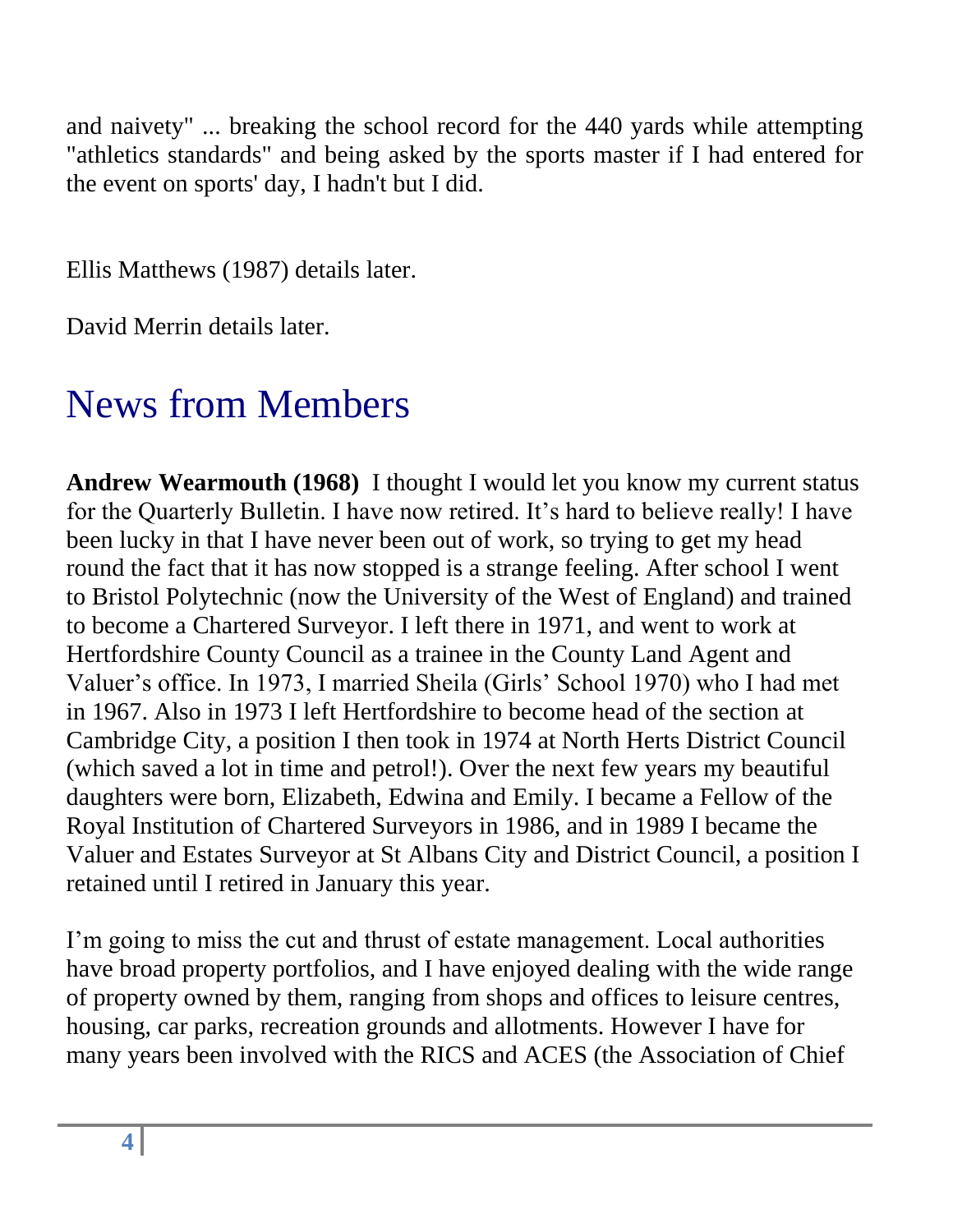Estates Surveyors) and both organisations have kindly asked me to carry on working for them.

On the home front, I have three lovely grand-daughters, Lucy, Molly and Phoebe, and Edwina is breaking the mould in April this year, when she is expecting a boy. I doubt whether I shall be allowed to take it too easy!

# In memoriam

# **Reg Bonfield (1910 – 2009)**

Our oldest contributor dies leaving an intriguing reminder of Hitchin"s past. Extract from an article written by our retiring President for the Hitchin Historical Society.

We are sad to report the death in his  $100<sup>th</sup>$  year of Hitchin-born Reg Bonfield. Although Mr Bonfield had lived in the West Country since retiring there with his widowed mother in 1953, he kept a close interest in events in his home town and during the last ten years of his life became a regular contributor to the *Journal* with his childhood memories of Hitchin and its characters in the early  $20<sup>th</sup>$  Century.

Ironically for a man who lived to such a great age (he was 99 years and four months old when he died last November) Reg had suffered from poor health as a small boy. However, after perseverance as a scholar at what was then called the Sacred Heart High School in Nightingale Road he was awarded a scholarship to Hitchin Boys' Grammar School.

As a draughtsman in the electronics industry during World War II he was involved in developing Britain"s first early-warning RADAR system. One of his great hobbies, along with cookery, music and carpentry, was photography and, historically speaking, it was our loss when Reg and his camera moved to the West Country. For, during his fifty years there, he built up a remarkable photographic record of the parts of Devon and Cornwall where he lived and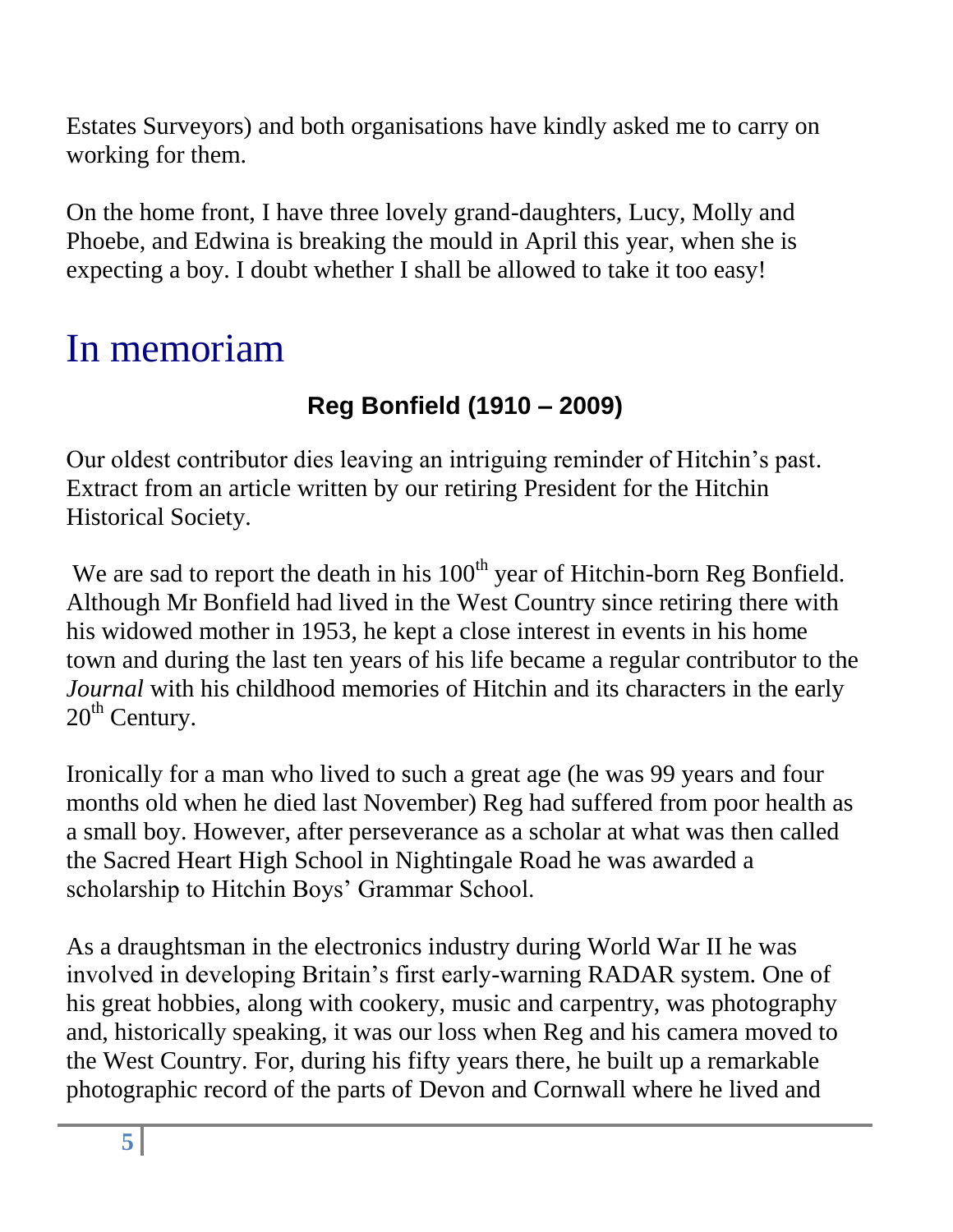boxes of his photographs are now preserved in the Brixham and Polperro museums.

However, Mr Roy Perriment, the friend responsible for winding up Reg"s estate, found one intriguing photo of old Hitchin that he felt should be returned to the town and it was duly delivered to the Old Boys" Association at Reg"s old school for safe-keeping.



It shows members of the Amalgamated Society of Railway Servants parading a banner campaigning for shorting working days. They are standing on the north side of the Market Place in front of what used to be the Post Office, apparently during the 1897 celebrations of Queen Victoria"s Diamond Jubilee.

The banner depicts two scenes. The first showing an exhausted signalman is headed "13 hours" with a caption beneath reading "Overwork – Danger". The second, headed "8 Hours" is captioned "Short hours – Safety"

Although Reg does not identify him, one of the figures in the group could well be his father James Bonfield who worked as a plate-layer at Hitchin Station. James died when his son was only 12, which led to Reg caring for his mother until her death in 1971. If any of the railway historians among our members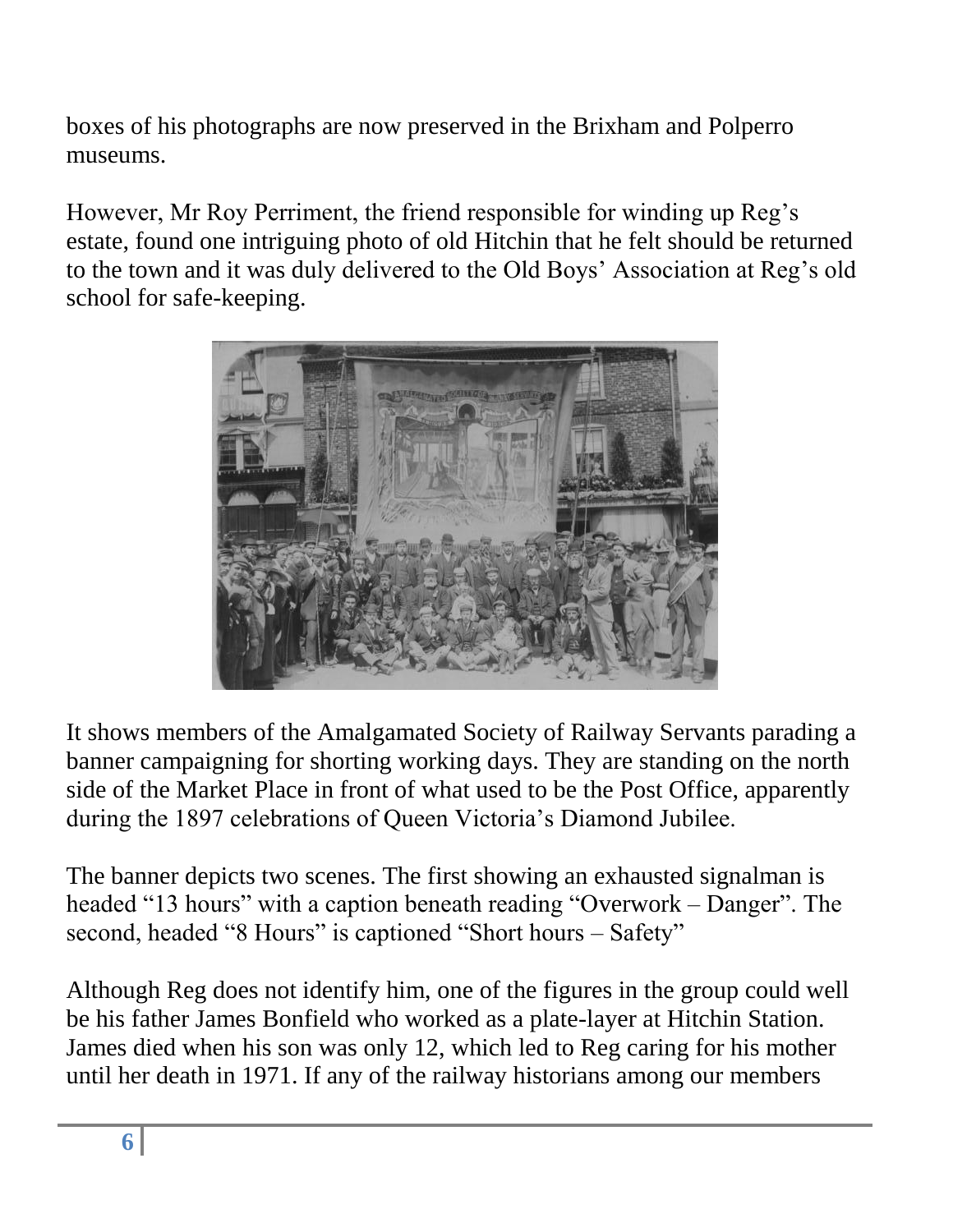would like an original copy of this little-seen photograph I will be pleased send them a j-peg by e-mail. Apply to: oldnewsman@btinternet.com

## **Justin Barnard**

Unfortunately Justin had a fall on New Years Eve and never recovered. No other information but I would like to print any epitaph sent to me.

# **Cyril Squires**

I have been contacted by Cyril Squire"s daughter who advises me that Cyril died on 27th January 2010. Cyril was born on 28.04.19 and had been in Blandford Community Hospital since having a couple of strokes in November. I am not sure whether Cyril was a member of the Association but his daughter has asked me to let people know. I have no more details other than his daughter, Judy's telephone number is 01929 472163. Cyril's wife, Dora is 95.

## **Robin Gardner (1947)**

Robin died Jan 2010 - details later

# School News

Keith Wadsworth, our current Headmaster has announced his retirement at the end of the current school year. We, on the committee and all who have met him will be sorry to see him go back into the arms of his family and away from all of us !! Keith will have been Head for 11 years, the same as David Garvey before him. In his time at the school there have been great changes and improvements on top of what David accomplished in his term of office. I am sure that Keith will not forsake the friends he has made in the Association and will attend the reunion as regularly as his travelling will commit.

The Woodland facilities now up and running on the ground floor with good use made for school and external activities. The first floor, when completed, will be for teaching and Sixth form study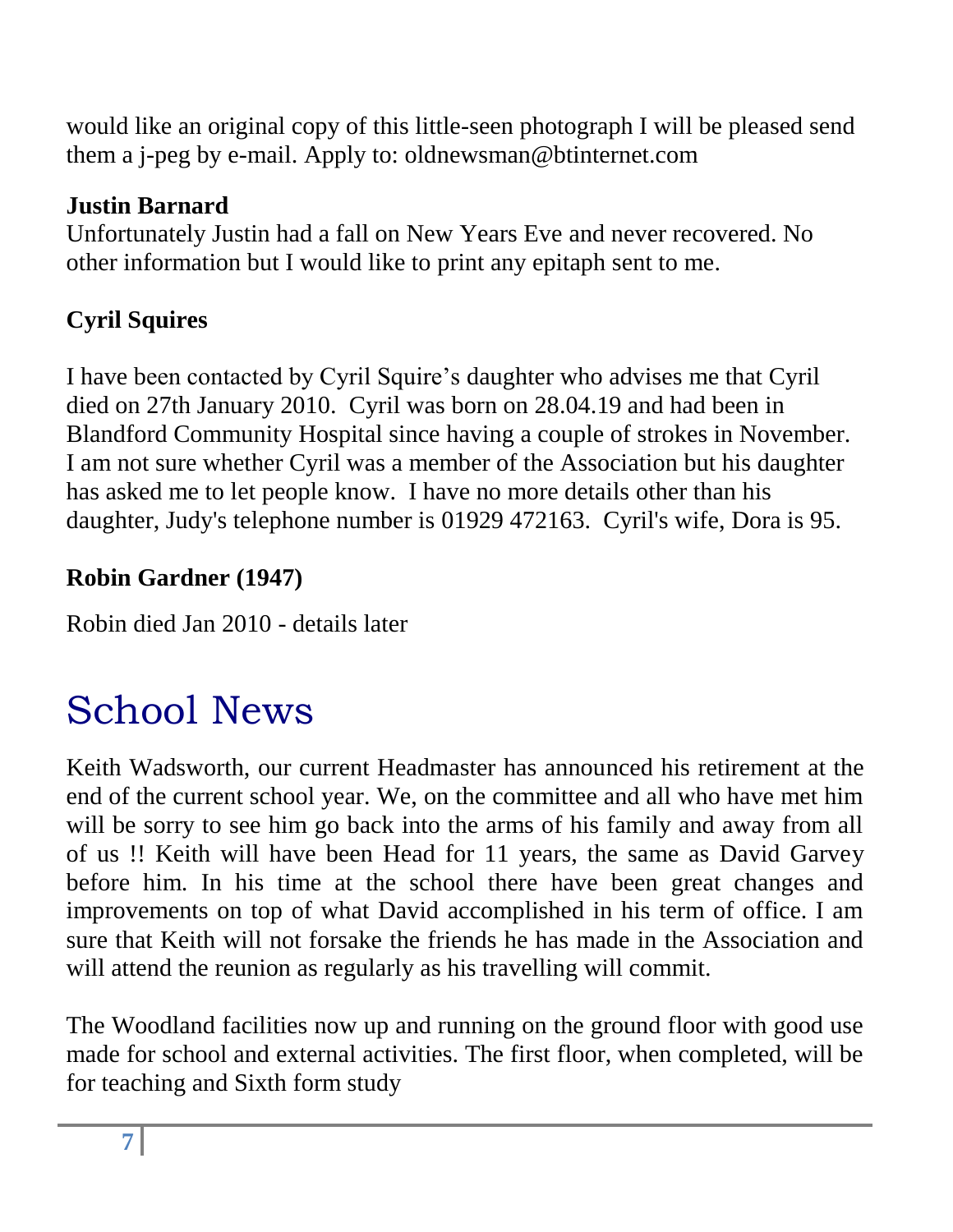The School is oversubscribed with over 1000 on the roll.

The Autumn and Christmas concerts were very, very good, both in content and standard.

Only one day was lost to snow recently and Keith had a number of amusing tales to tell of the e-mails from parents and pupils !

The search is under way for Keith's replacement and interviews will begin in March.

Paul Bruton is in the process of launching a new, very ambitious project, for an Arts and Drama block. It will cost a lot of money, so do not be surprised if he is after you for sponsorship, in one form or other !!

# Memorabilia Sales

**Memorabilia Sales: from David Stancombe (contact at end of Bulletin) All prices include postage and packing.**

**\*\*\*\*\*\*\*\* Special Offer – All three items for £20.00, including p&p !!!**

**Centenary Badge - £5** 



**Print of school view – signed and numbered - £10**



**CD of centenary concert + programme - £10**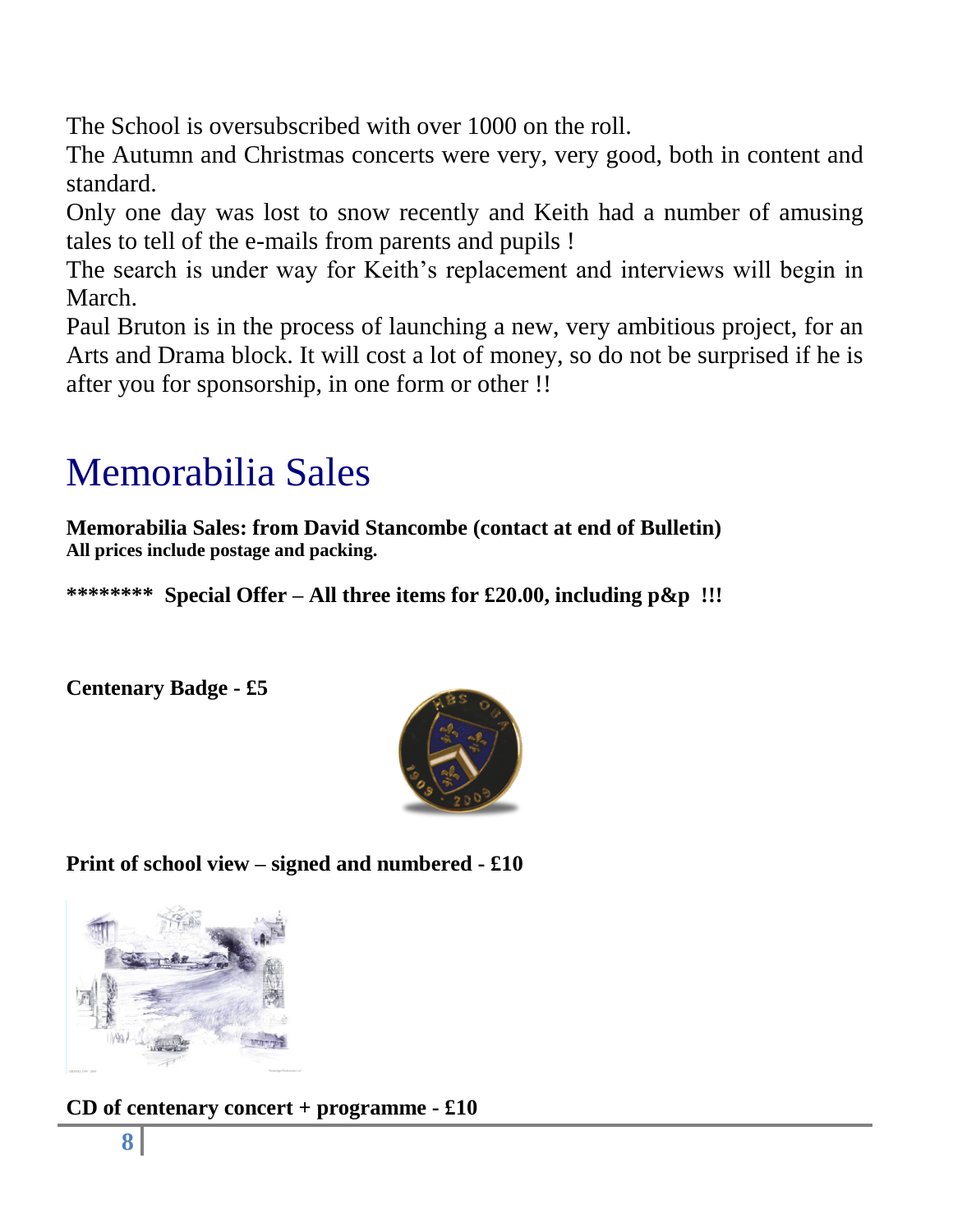#### **ORDER FORM**

| Years at School: $\dots \dots \dots \dots \dots \dots \dots \dots \dots \dots$ |
|--------------------------------------------------------------------------------|
| Address:                                                                       |
|                                                                                |
|                                                                                |
|                                                                                |

Cheques made payable to HBSOBA and sent to David Stancombe – contact details are at the end of the bulletin.

## Contact Addresses for HBSOBA

Communications for the Association may be sent to the **Hon. Sec. Peter Hollingsworth** 01462 834854 panda\_hollingsworth@yahoo.co.uk 8 Baldock Road, Stotfold, Hitchin. Herts. SG5 4NZ

Membership matters and sale of memorabilia please contact **David Stancombe** 01366 328153 davidstancombe@tiscali.co.uk Beck Springs, Beckett End, Foulden, Thetford, Norfolk. IP26 5AF or via our website [www.oldbo](http://www.oldbo/)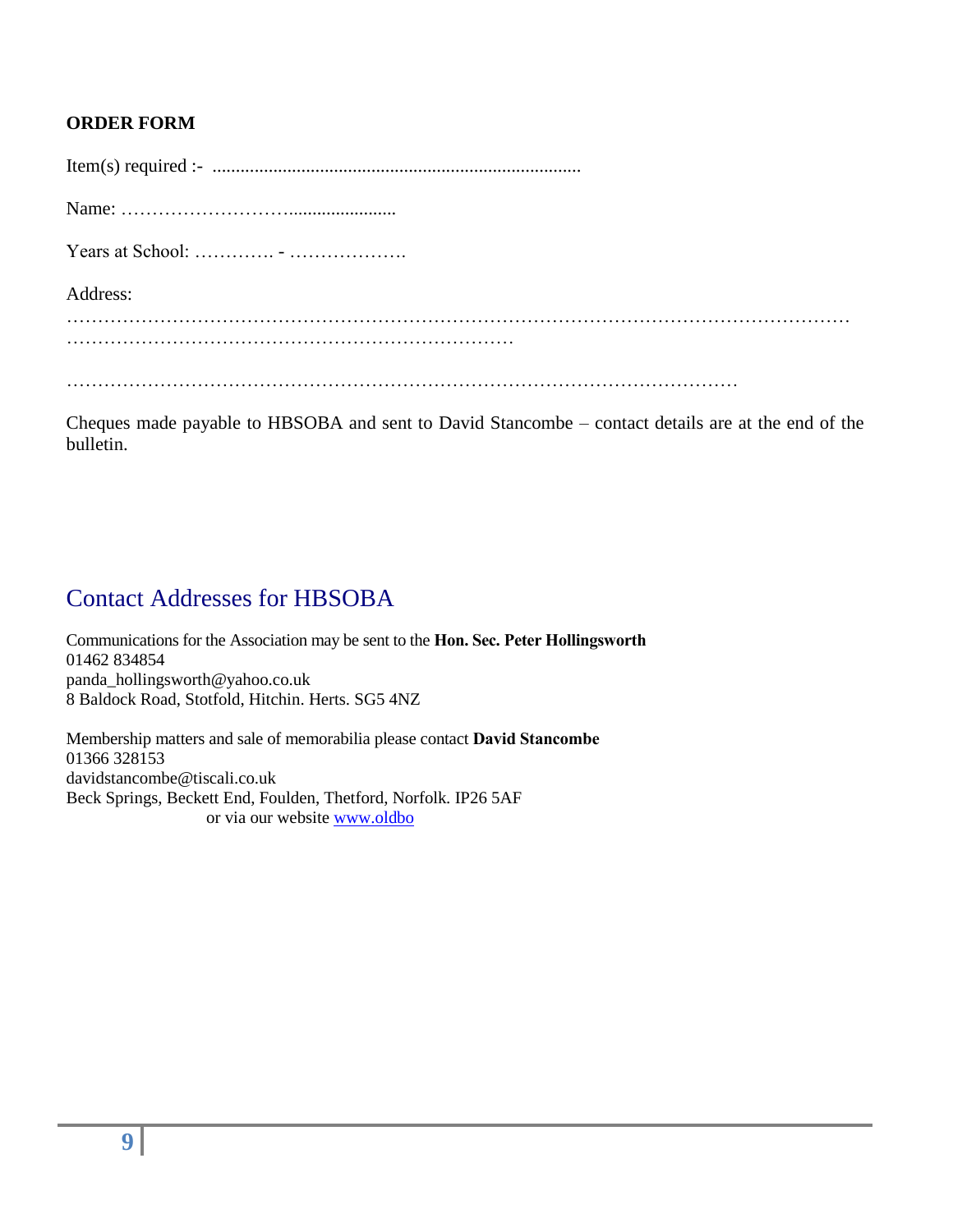### **HITCHIN BOYS' SCHOOL OLD BOYS' ASSOCIATION**

**Formerly Hitchin Grammar School Old Boys' Association**

#### **AGENDA for the ANNUAL GENERAL MEETING to be held on Saturday 24th April 2010 at 6.00pm in the School Library**

- **1. Apologies for absence**
- **2. Minutes of the previous Annual General Meeting**
- **3. Matters arising**
- **4. Hon Treasurer's Report and adoption of the Accounts**
- **5. Hon Secretary's Report**
- **6. Election of David Stancombe to the position of life President Emeritus**

#### **7. Election of Officers and Committee Members :**

**President for 2010 - A. G. Buckland President for 2011 - A. G. Buckland Vice Presidents :** D.C.Baines, T.P.Brooker, W.S.Bowker, J.C.Burges, D.Carnill, A.P.Cherry, E.M.Cooke, R.F.K.Corder, J.C.Coxall, C.C.Day, P.J.Day, S.C.Harding, J.R.Mayhead, M.A.Norris, B.D.Robinson, G.H.Russell, G.L.Shaw, D.E.Simmonds, O.J.Stedman, M.J.Steeley, N.A.Thompson, R.T.Whitmore **Hon. Treasurer -** M. E. Hart **Hon. Secretary -** P. R. Hollingsworth **Committee Members :**

Retiring in 2010 - M.J.Cranfield, D.G.Niven, D.Garvie, D.E.Simmonds Retiring in 2011 - A.Russell, M.Jones Retiring in 2012 - R.J.MacArthur, M.Russell Retiring in 2013 - H. Gregory, S.Hilleard Co-opted for 2010 - M.J.Cranfield Nominations from the floor

#### **8. Re-appointment of Hon Auditors – Messrs Watts Knowles Hunt**

#### **9. Head Teacher's Review**

#### **10. Any Other Business**

#### **11. Close of Meeting**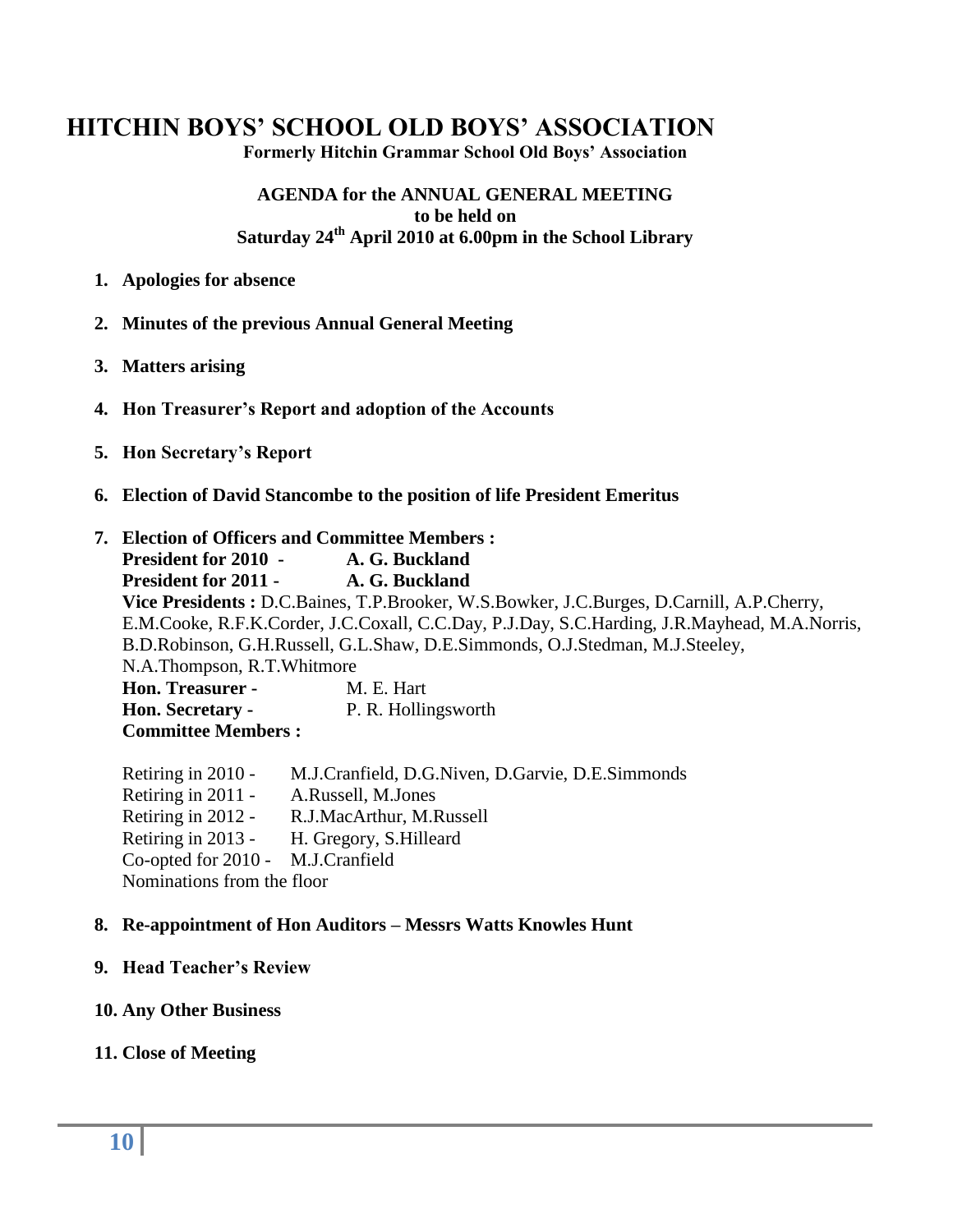## **HITCHIN BOYS' SCHOOL OLD BOYS' ASSOCIATION**

**Formerly Hitchin Grammar School Old Boys' Association**

#### **Minutes of the Annual General Meeting held at 7.30pm. on 22nd April 2009 in the School Library**

- **Present:** David Simmonds (Chairman), Mark Hart (Hon Treasurer), David Stancombe (Hon Sec), Keith Wadsworth (Headteacher), Peter Webb, Stuart Halsey, Dick Crabbe, Andy Russell, David Garvie, Keith Crockford, Peter J. Thomas, Paul Brooker, Hugh Russell, Michael Cranfield, Derek Wheeler, Bill Bowker, Roy Hawken,
- **1. Apologies:** Richard Whitmore, Anthony Buckland., Peter Hollingsworth, Matthew Jones, David. Niven, Mark Russell, Robert MacArthur, David. Brown, Geoffrey Shaw, Neil Thomson, Brian Waters.
- **2. Minutes of the Annual General Meeting** held on April 12th 2008 were taken as read and confirmed on the proposal of Michael Cranfield and seconded by Mark Hart.
- **3.** Matters arising: The item raised under AOB concerning the future development of the Association had not been dealt with by the Committee during the year and it was agreed to remove this from future AGM Agenda and leave the matter to the discretion of the new committee.
- **4. Hon. Treasurer's Report:** The Hon. Treasurer tabled his report and the Statement of Accounts to the 31<sup>st</sup> December 2008. Michael Cranfield proposed and Paul Brooker seconded that the Statement of Accounts be adopted. This was agreed unanimously. The accounts are an appendix to the minutes. The chairman proposed a vote of thanks for the Hon Treasurer and the meeting expressed its appreciation for the Treasurer"s good work throughout the year.
- **5. Hon. Secretary's Report:** The Hon. Secretary presented his Report. Stuart Halsey proposed and David Garvie seconded that the report be accepted. This forms an appendix to these minutes. The Chairman expressed the appreciation of the meeting for the secretary"s continued efforts throughout the year. Votes of thanks were also expressed to Stuart Halsey for his efforts in producing the high-class bulletins during the year and to Matthew Jones for updating and maintaining the Association website.
- **6. Election of Officers and Committee:** The following members were put forward by the committee and elected or confirmed in office. The meeting agreed unanimously.
	- **President for 2009:** Richard Whitmore
	- **President for 2010:** Anthony Buckland
	- **Vice-Presidents:** D.C.Baines, T.P.Brooker, W.S.Bowker, J.C. Burges, D.Carnill, A.P.Cherry, B.I.Cook, R.F.K.Corder, J.C.Coxall, C.C.Day, S.C.Harding, J.R.Mayhead, Michael Norris G.L.Shaw, O.J.Stedman, M.J.Steeley, N.A.Thomson.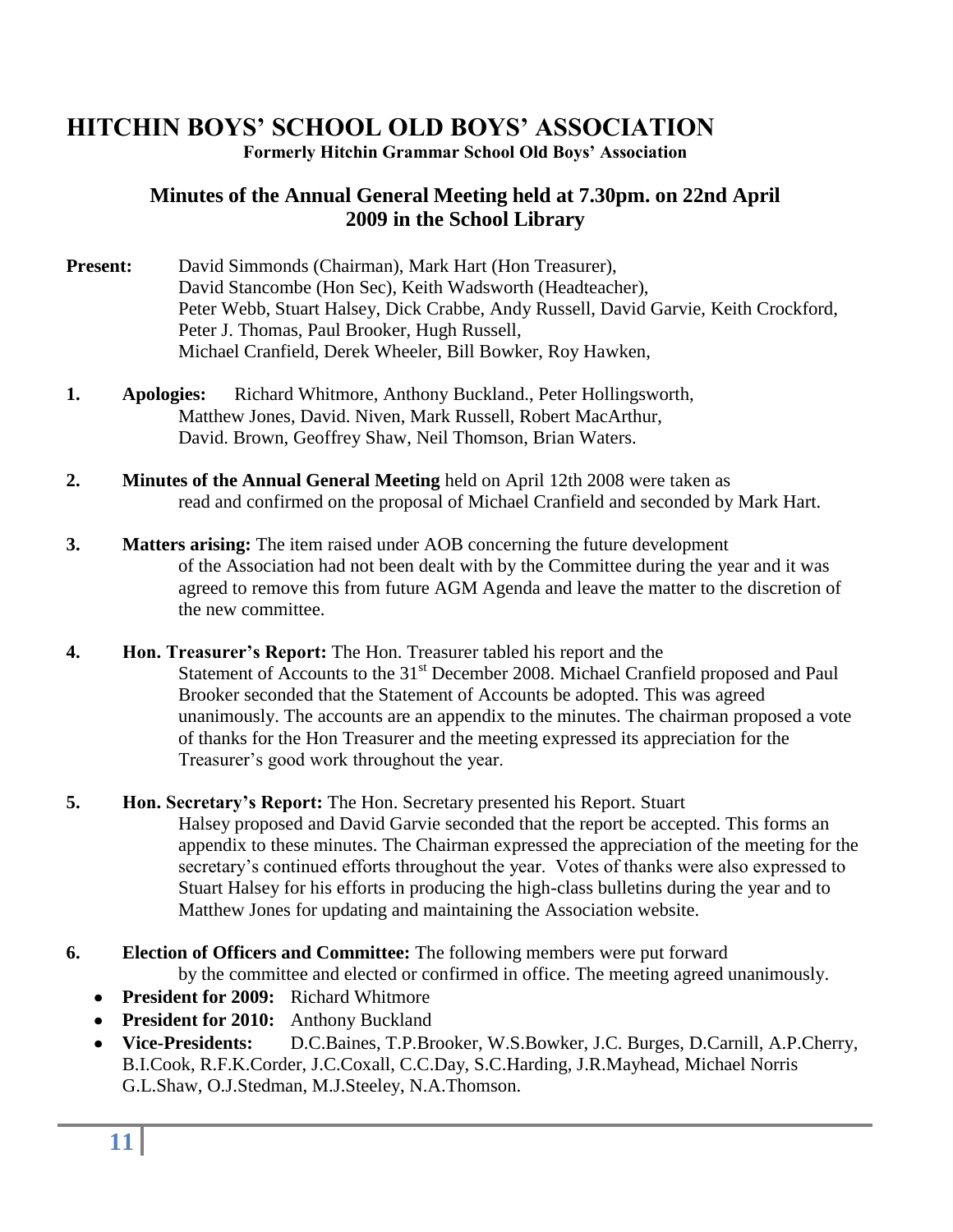- **Hon. Treasurer:** M. E. Hart  $\bullet$ 
	- Proposed by D. Stancombe and seconded by T.P. Brooker
- **Hon. Secretary:** P.R. Hollingsworth Proposed by D. Stancombe and seconded by P.J. Thomas
- **Committee Members:** (Vacancies to be left to the discretion of the committee)

Retiring in 2009 – Stuart Halsey, Chris Roberts. Retiring in 2010 - Michael Cranfield, David Niven Retiring in 2011 – Andy Russell, Matthew Jones Election of members to retire in 2012. Robert MacArthur, Mark Russell, David Garvie Election of co-opted members Stuart Halsey, David Stancombe. There were no nominations from the floor. The above were proposed by David Simmonds and seconded by Mark Hart. The meeting unanimously approved the appointment of the new committee. The Chairman expressed his appreciation of the work of those committee members retiring this year –Stuart Halsey and Chris Roberts

- **7. Re-appointment of Honorary Accountants**  it was proposed by Mark Hart and seconded by Michael Cranfield to re-appoint WKH. The meeting expressed its thanks to Chris Maylin for his work on behalf of the Association.
- **8. Headteacher's Review.** Keith Wadsworth reported that the School has had another successful and challenging year. The major events of the year included The GCSE examination results in the Summer 2008 were not as good as previous years. It was a cohort that included a greater number than usual, by some margin, of challenging students. That had been apparent even from primary school reports and visits and, despite our best efforts and exceptional levels of support and intervention; we were unable to bring some of them round. Some perfectly able boys refused to be motivated and, as a result, only 61% of students gained five or more  $A^*$ -C pass grades. This was in contrast to the mid-seventies we had been achieving and was really the first dip in results we had experienced for years. A Level results were more in line with expectations, similar to previous years and allowed those that wanted to, to go on to higher education. Ironically, in the year when the Key Stage 3 exams were exposed as flawed, ultimately resulting in their demise, we were happier with the results than we had been for years. Ours, for once, were accurate.

Prior to the summer, in May, we were inspected by OfSTED and were deemed to be a good school with several outstanding features. In fact the care, guidance and support the boys receive, their personal development, including their spiritual, moral, social and cultural development, the boys" behaviour, the curricular and extra-curricular provision and the leadership and management of the school were all described as outstanding. The inspector considered there to be a very strong mutual respect and excellent relationship between staff and pupils. And the school"s engagement with the local community was described as being very impressive. In fact the material he gathered from us was subsequently used at O*f*STED to inform the inspection criteria for the new inspection framework which includes the school"s contribution to community cohesion, and in presentations to other schools as an example of how to do it.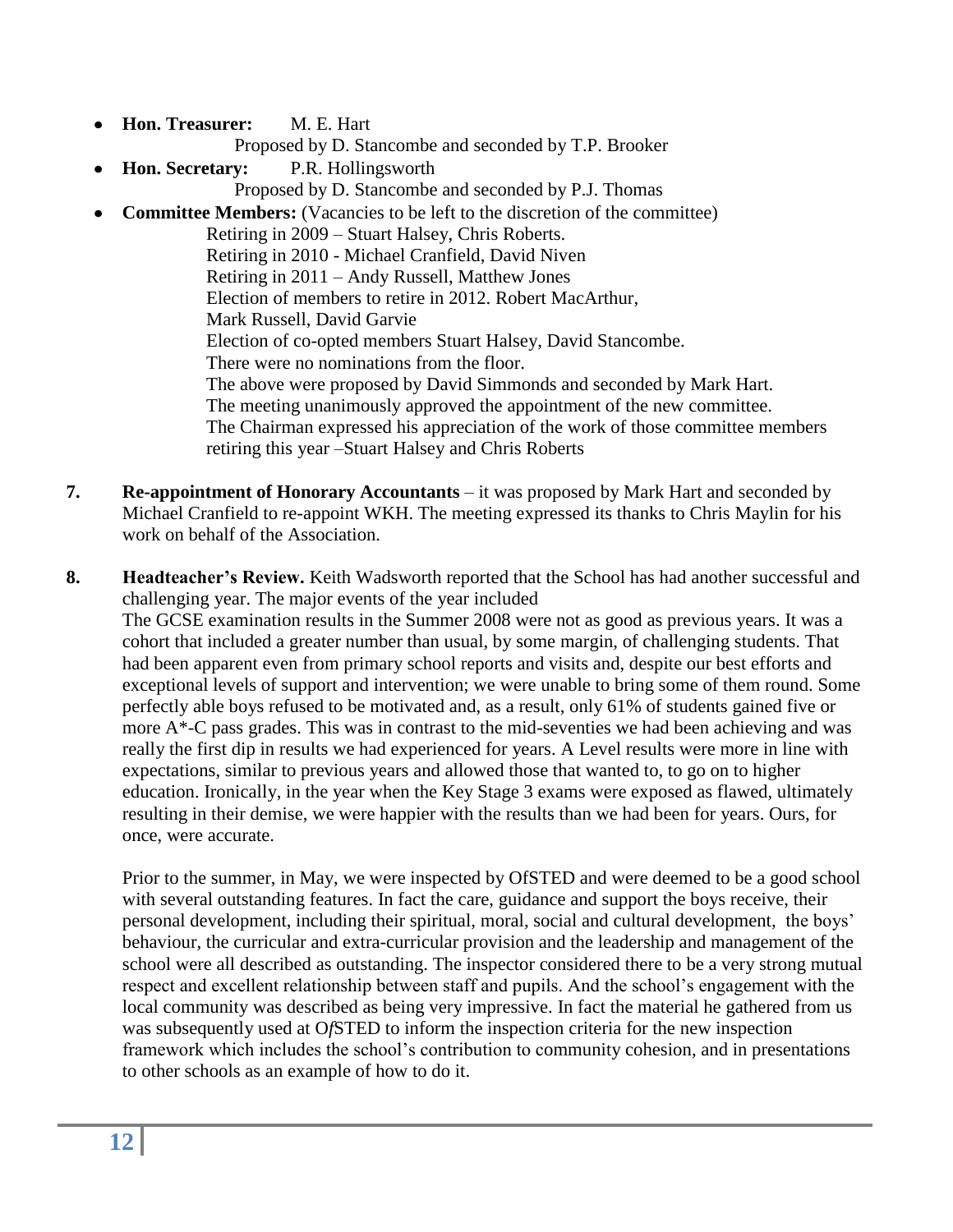That report was very rewarding, especially when we knew that the results were not going to be what we wanted. The report and the previous year's results meant that we were defined as a High Performing Specialist School, had our application for redesignation as a Technology specialist school confirmed and asked by the DCSF to adopt a second specialism. The Governors agreed with our recommendation to specialise in Languages and we have also taken on a focus on Gifted and Talented students.

The school is now Hitchin Boys" School: a Specialist Technology and Language College.

We continue to have a great deal of success in all areas of sport and the new all-weather tennis courts, which will soon be floodlit, will undoubtedly encourage success in that sport too. Basketball probably threw up the achievement of the year with the Year 9 team ending runners up by just one point in their level of the national championships.

Two senior players were in the U16 and U18 County Rugby teams and a staff and school team beat an Old Boys" XV by 13 points to 0. We have had a representative in the National Chess Squad competing in the Ukraine and England Junior Doubles Petanque Champions. We enjoyed great success in district cross-country and football competitions. We have a County golfer and a boy looking like a genuine 2012 Paralympian.

Music concerts continue to showcase exceptional quality and variety of musicianship. The Music Competition now stretches to two days due to the number who want to enter. A second *Spectechular* evening was even more spectacular than the first and was performed almost entirely in French and Spanish. What now seems to be our annual musical this year was "Smike": Mrs Squeers and other female parts being played alarmingly well by our boys.

The number and range of trips continues to grow. There have been visits to the Battlefields, Iceland, India, Spain, France to name a few, supporting Art, History, RE, PE, Languages, etc. Both teaching and non-teaching staff give up their time for a huge number of boys to take advantage of both overseas and domestic trips.

We have just learnt that our plans to develop Bancroft and bring it back into service after a period in moth balls after its role as sixth form common room was taken over by our new Sixth Form Centre. It needed a great deal of work doing to It, some of which was very costly but only became apparent after we had already Invested a good deal in it. The Authority has now agreed that it has a responsibility to help with the refurbishment and work can go ahead. It will provide meeting rooms, conference facilities, teaching rooms and offices in what will be very pleasant surroundings.

In terms of staffing we have found the recruitment difficulties of previous years ease a little. We continue to need one or two overseas teachers to fill vacancies in real shortage subjects like Maths, but we have also been able to appoint some outstanding new teachers. Appointments have already been made for next September and we are really impressed with the people we have attracted to work here.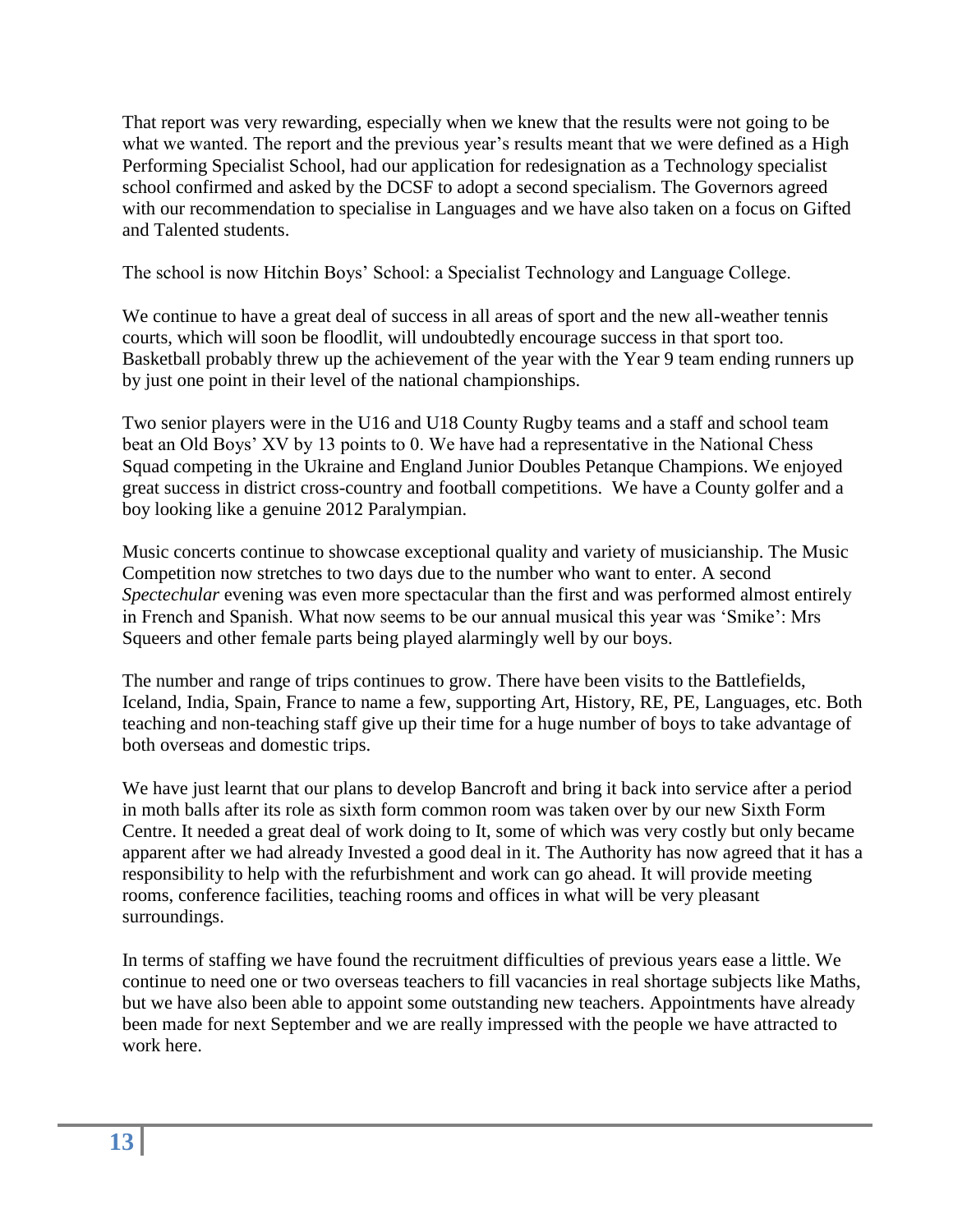Special note should be made of the retirement of Keith Allard after 37 years here. On his retirement he was Assistant Head responsible for Post 16 education but he had been head of geography previously. He was an outstanding servant of the school and an exceptional colleague. Peter Lovell, our caretaker of 30 years, also retired in October: Peter had served the school with great loyalty and dedication and was one of the least caretakery caretakers I have worked with. The retirements of Alan Goddard after 18 years here also deserves note.

The school roll is currently a little less than a thousand, with a slightly smaller sixth form intake this year, but we were heavily oversubscribed again for the intake of 2008 and were again for September 2009. A significant number of appeals have been lodged and it is likely that we will have more than our full quota of 160 when we start in September. That, and a larger number going into the sixth form then, will take the school back up to around 1000 and possibly slightly in excess of that.

This year"s report to the Old Boys" should surely finish with a quotation from the O*f*STED report. One student told the inspector that, "the preservation of tradition makes for a truly individual experience." That pretty much captures what this school tries to achieve: a successful education in the broadest sense, designed to make each student feel a genuine part of its future, which will then become part of its illustrious history.

The President thanked the Headteacher on a most interesting and informative address.

- **9. Any other business.** Keith Wadsworth expressed the School's and, he was sure, the Association's appreciation to the retiring Hon Sec. The workload taken on by David Stancombe was considerable and to such an extent that but for his efforts the Association may not have survived though the latter years and reach its centenary. The meeting concurred with this statement and the Chairman warmly thanked the retiring Hon Sec for all he had done for the Association.
- **10. Close of meeting.** There being no further business the meeting closed at 8.26pm.

Date: 22<sup>nd</sup> April 2009 Signed ……………………………………………………………President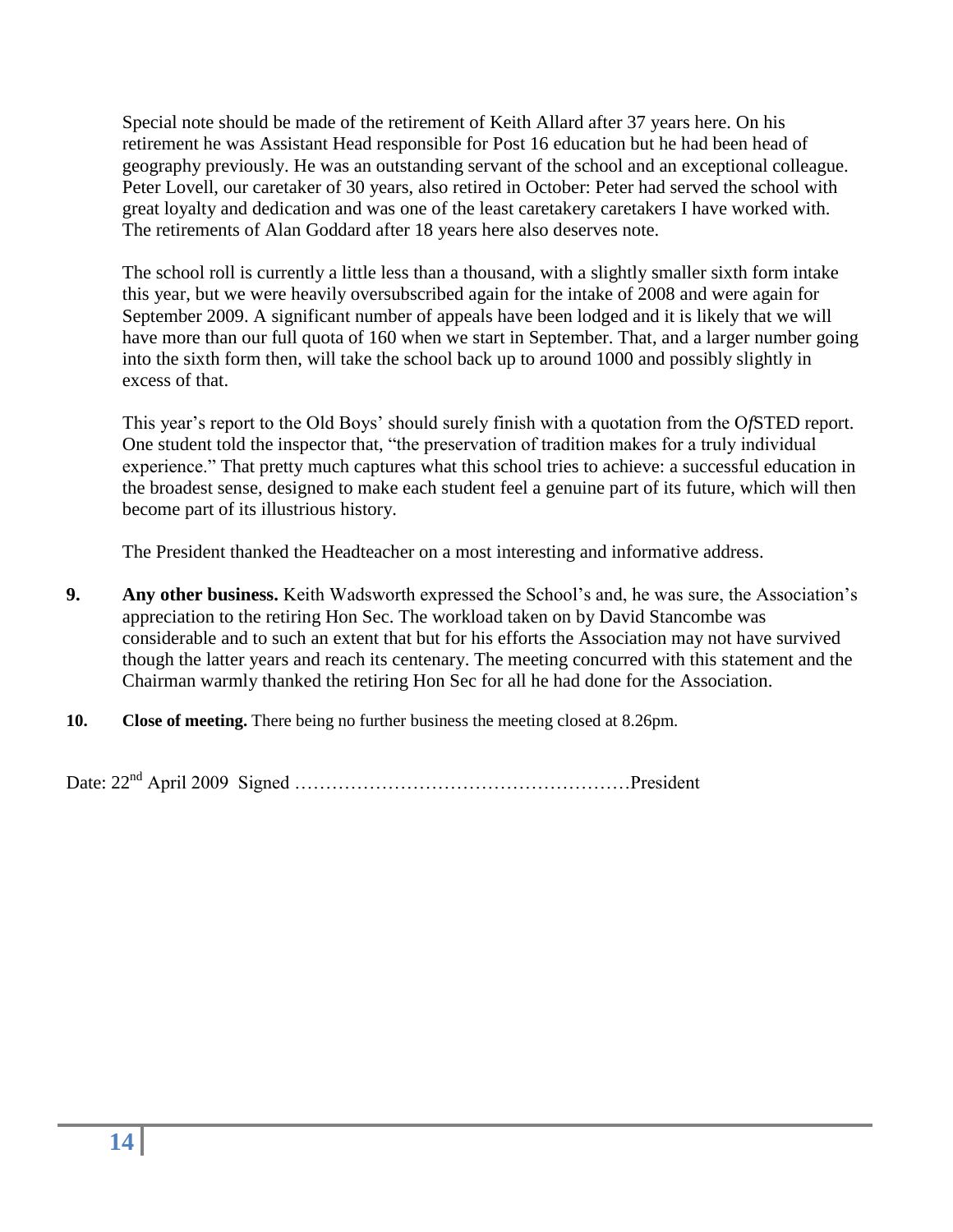# **Annual Dinner**

**Saturday 24th April 2010 at 7.45pm.**

**Meet in Main School Library 6.45pm. onwards**

## **MENU**

**Cream of Chicken and Leek Soup Dinner Roll and Butter**

**Steak Diane Fresh Vegetables in Season**

**Fresh Fruit Salad**

**Cheese and Biscuits**

**Coffee or Tea and Mints**

**Licensed Bar**

# *Toast List*

**THE QUEEN Welcome** by the President Tony Buckland(1963)

# **THE ASSOCIATION**

**The Headteacher** Keith Wadsworth

**Reply** by the President

# **THE SCHOOL**

Bernard Cotton (1963)

**Reply** by the Head of School Alex Coles

# **ABSENT FRIENDS**

**The President**

**There will be a raffle in aid of the local branch of the Alzheimer's Society**

## **Price of Tickets is £23.00**

**Dress is Jacket and Tie**